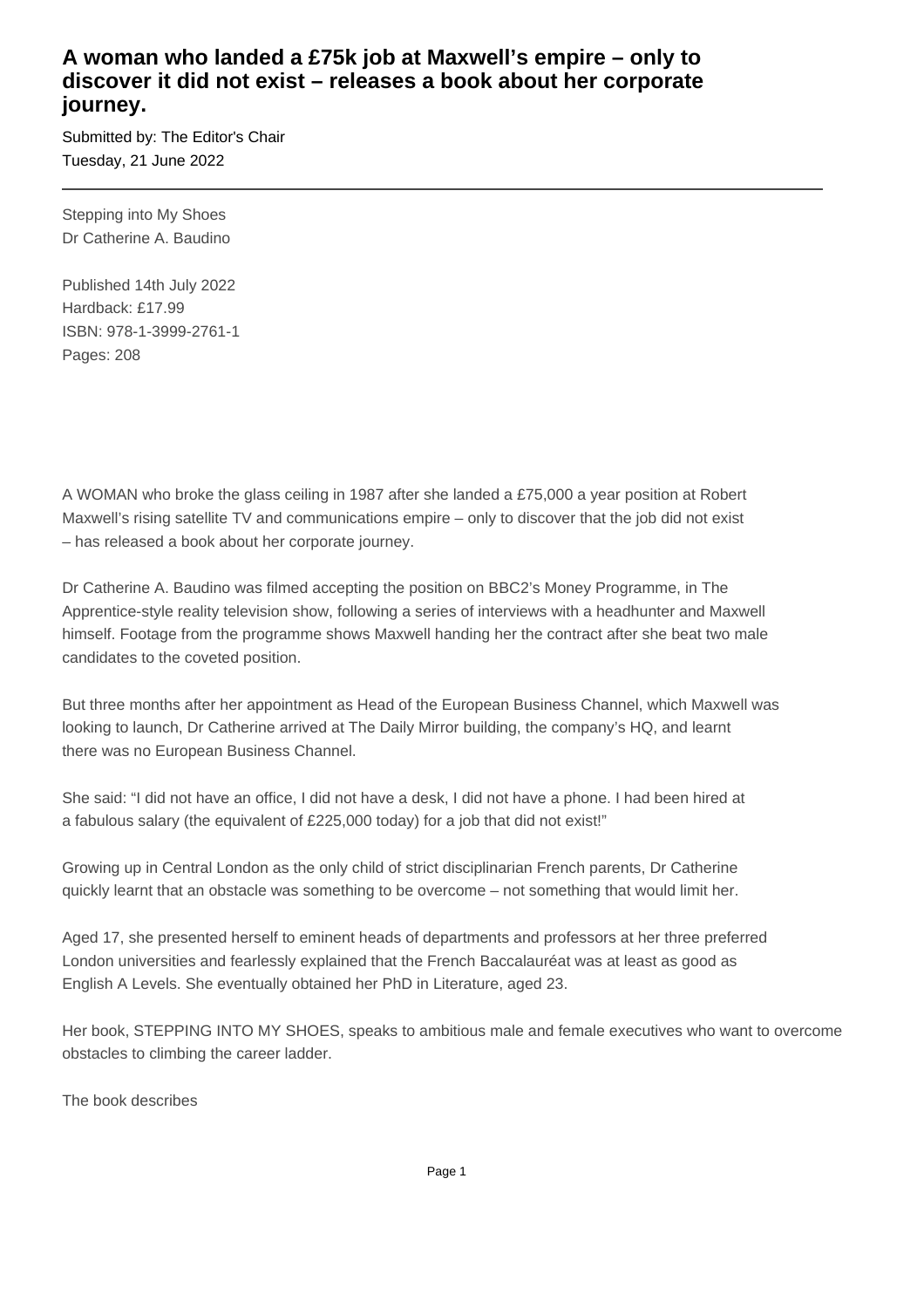• How wandering around the Mirror Group building searching for a desk, phone and chair eventually landed her a position as the new Chief Executive of Pergamon GED, a joint venture involving Maxwell Communications.

• How through a seized moment with Maxwell's son Kevin in the lift one day she delivered 'The Elevator Pitch' that successfully secured her title as Chief Executive of Maxwell Satellite Communications.

• Strategies she used to (re)gain control of Maxwell's "authoritarian attitude towards employees" – although she comments, "I was greatly helped, though, in that I was not an alpha male in his jungle so I was not perceived as a threat."

After leaving Maxwell, Dr Catherine went on to become the first-ever European Business Director of the NASDAQ Stock Market – securing face-to-face meetings with the likes of Olivetti, Benetton and Parmalat or political figures like Romano Prodi, Prime Minister of Italy, and British MPs such as Michael Heseltine and Cecil Parkinson.

Next, she founded a company in the early 1990s to set up solar parks on agricultural land in Italy… then everything fell apart: Dr Catherine said: "My elderly parents fell to Parkinson's (mother) and Dementia (father). As their only child, I felt I had to take on their care – and did so. This meant giving up my new venture, particularly as I was the only Italian speaker amongst my partners."

STEPPING INTO MY SHOES recounts the nine relentless years that followed, during which time Dr Catherine lost control of her freedom and identity. The 69-year-old tells how she gradually disentangled herself "from the abysses of despair" to recreate herself as an executive coach.

This is an unusual corporate adventure starring a courageous woman who trailblazed her way from academia to the boardroom and now works to inspire others through her war scars.

//END

Editor's Notes

1. Footage of the BBC 2 Money Programme interview with Maxwell can be viewed at: https://www.youtube.com/watch?v=f6k5i2AfPHA

2. Journalists are invited to attend an online press launch on Monday 4th July at 6:30 pm BST. Please RSVP by email to denise@editorschair.com or via WhatsApp on 07552 168 649

3. Stepping Into My Shoes speaks to ambitious male and female executives who want to learn how to overcome obstacles and achieve their full potential in life. It covers subjects such as: Imposter Syndrome How to Say YES How to Say NO